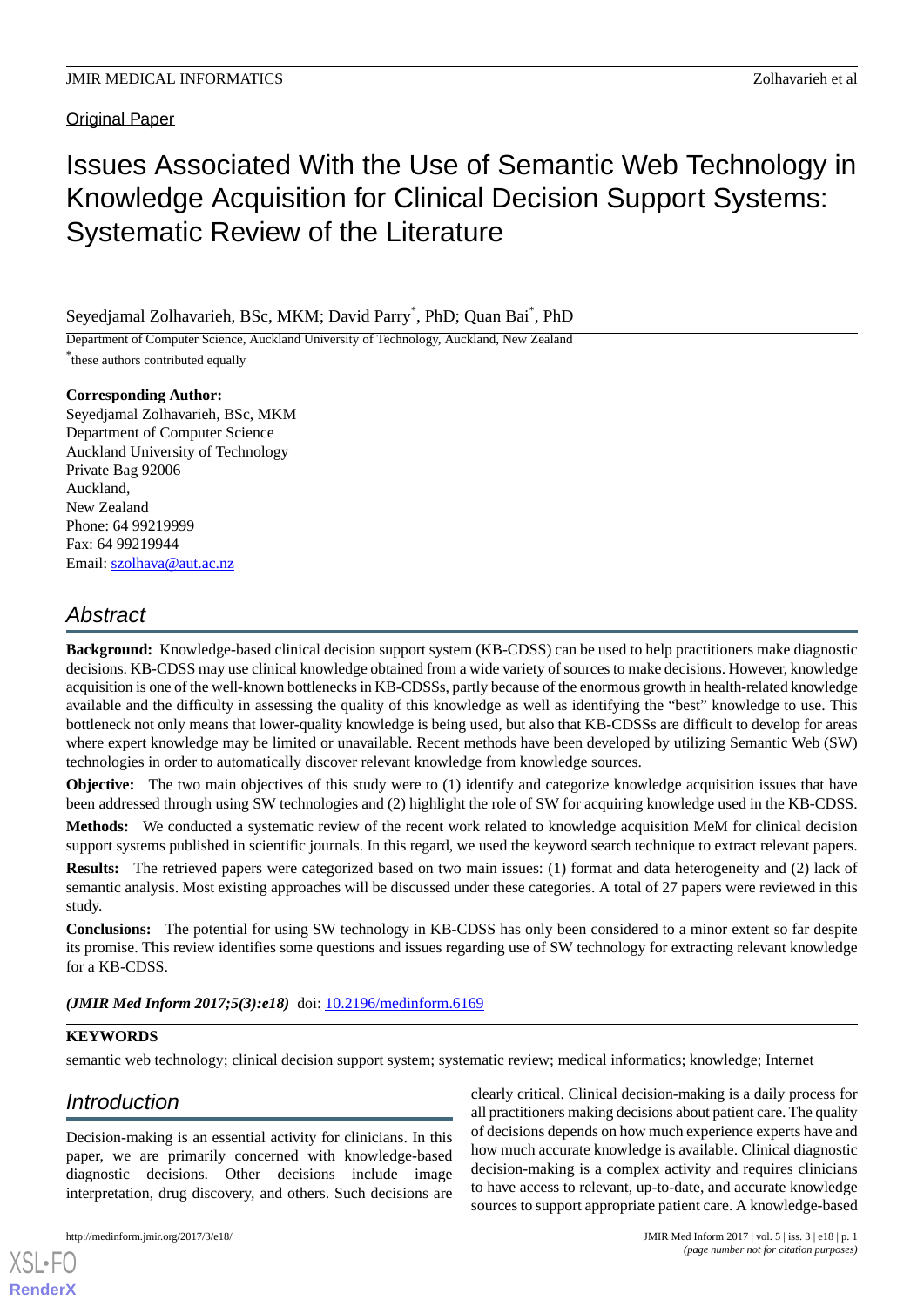clinical decision support system (KB-CDSS) uses machine-stored knowledge to assist clinicians. Other CDSSs may learn from large amounts of data via machine learning techniques or act as a case-based reasoning system [\[1](#page-8-0)].

Recently, Informatics researchers have proposed several computerized methods to find relevant and accurate knowledge to assist in diagnosis. KB-CDSS requires knowledge to be available, rather than generating its own knowledge through machine learning. Knowledge-based approaches may be more effective in cases where little data is available, or there is a need for explanatory capacity. Early decision support systems such as MYCIN [[2\]](#page-8-1) used knowledge-based approaches, albeit from knowledge collected by experts. However, there are limitations in their use in terms of the need to fit together with the use of clinical experience. KB-CDSSs may be most useful where the clinician does not have recent experience of a particular problem or may not feel that their knowledge is up to date.

The core of each KB-CDSS contains three components including a central knowledge base (KB), an inference or reasoning engine, and a user or communication interface [\[3](#page-8-2)]. The KB-CDSS receives patient data and inputs and provides a diagnosis as an output. In this regard, the KB plays a vital role in this scenario for collecting, classifying, and sharing the knowledge [[4\]](#page-8-3).

The KB-CDSS works by extracting knowledge from various knowledge sources. However, knowledge acquisition is one of the well-known bottlenecks for any kind of KB-CDSS. Providing an intelligent mechanism for communicating between KB-CDSSs and knowledge resources is a major concern of today's researchers since inappropriate or low-quality knowledge may not give appropriate outputs. More precisely, the KB-CDSS cannot be effective if it uses limited or outdated knowledge in response to a given query about a particular disease or set of symptoms [\[5](#page-8-4)].

<span id="page-1-0"></span>Semantic Web (SW) technology is an effort to make knowledge on the Web both human-understandable and machine-readable

**Table 1.** Clinical variables among responders by type of diabetes.

[[6\]](#page-8-5). In the context of KB-CDSSs, there is well-known biomedical research that has used SW technologies [[7-](#page-8-6)[9\]](#page-8-7) and semantic mechanisms [\[10](#page-8-8),[11\]](#page-8-9) to improve the process of knowledge acquisition in KB-CDSSs [[12-](#page-8-10)[15\]](#page-8-11). However, it is still unclear how SW technologies can be efficiently used to support KB-CDSS knowledge acquisition. For example, the quality of extracted knowledge has not been evaluated yet, even in the SW-based KB-CDSSs.

Recently, there has been exponential growth in the amount of published medical knowledge. For example, PubMed has grown by around 4% a year and contains more than 20 million articles [[16\]](#page-8-12). Available knowledge resources are very diverse in terms of formats, structure, and vocabulary. Since 2005, researchers have been developing SW-based KB-CDSSs to effectively extract knowledge from such heterogeneous environments  $[15, 17, 20]$  $[15, 17, 20]$  $[15, 17, 20]$  $[15, 17, 20]$ .

This paper is a systematic review that aims to identify and describe the knowledge acquisition issues related to SW technologies for KB-CDSSs. It attempts to classify the issues discovered and offer suggestions for open questions in this field.

# *Methods*

# **Search Criteria and Selection**

In this study, a systematic review framework was applied to search, extract, and assess articles. We used a keyword search strategy to find relevant articles that contain "Semantic Web Technology" and "Clinical Decision Support System" (see [Table](#page-1-0) [1\)](#page-1-0). SW technologies started to be used to support KB-CDSSs [[21\]](#page-8-15) after 2005. In order to extract related articles, we queried PubMed, Web of Science, Journal of Biomedical Informatics, Knowledge and Information Systems, Journal of Medical Systems, Artificial Intelligence in Medicine, Current Bioinformatics, Journal of Convergence Information Technology (JCIT), eHealth Networking Application and Services, and Health Science.

| Search lines | Search terms                                                                                                                                                                                                              | Filtered by       |
|--------------|---------------------------------------------------------------------------------------------------------------------------------------------------------------------------------------------------------------------------|-------------------|
| Line 1       | "Semantic technology" OR "Semantic Web technology" OR "Semantic Web" OR "Semantic Web Title or abstract<br>techniques" OR "Semantic-based" OR "Semantic-Web-based."                                                       |                   |
| 2. AND       | "Clinical Decision Support" OR "Clinical Decision making" OR "Medical Decision Support" OR<br>"Medical Decision making" OR "Clinical Decision Support System" OR "Medical Decision<br>Support System" OR "CDS" OR "CDSS." | Title or abstract |
| $3.$ AND     | "Architecture" OR "Framework" OR "System" OR "Model."                                                                                                                                                                     | Title or abstract |
| 4. AND       | "Health" OR "disease" OR "case study" OR "public health."                                                                                                                                                                 | Title or abstract |
| 5. AND       | "Diagnosis" OR "treatment" OR "prediction" OR "reasoning."                                                                                                                                                                | Title or abstract |

# *Results*

 $X$ SL•F $C$ **[RenderX](http://www.renderx.com/)**

#### **Recovered Documents**

Details about the inclusion and exclusion of articles are provided in [Figure 1.](#page-2-0) These queries returned 2240 articles. This is a result of querying "Semantic Web Technology" and "Clinical Decision Support System" together. We then checked the titles and

abstracts to refine the set. By checking the title or abstract, we reduced the number of articles to 283. In the general selection phase, we considered those papers that pointed to the concepts of SW technologies and CDSSs together. In this regard, there is a large number of articles that discuss CDSSs. However, few of these articles review the importance and benefit of SW technologies in the area of KB-CDSSs. We only considered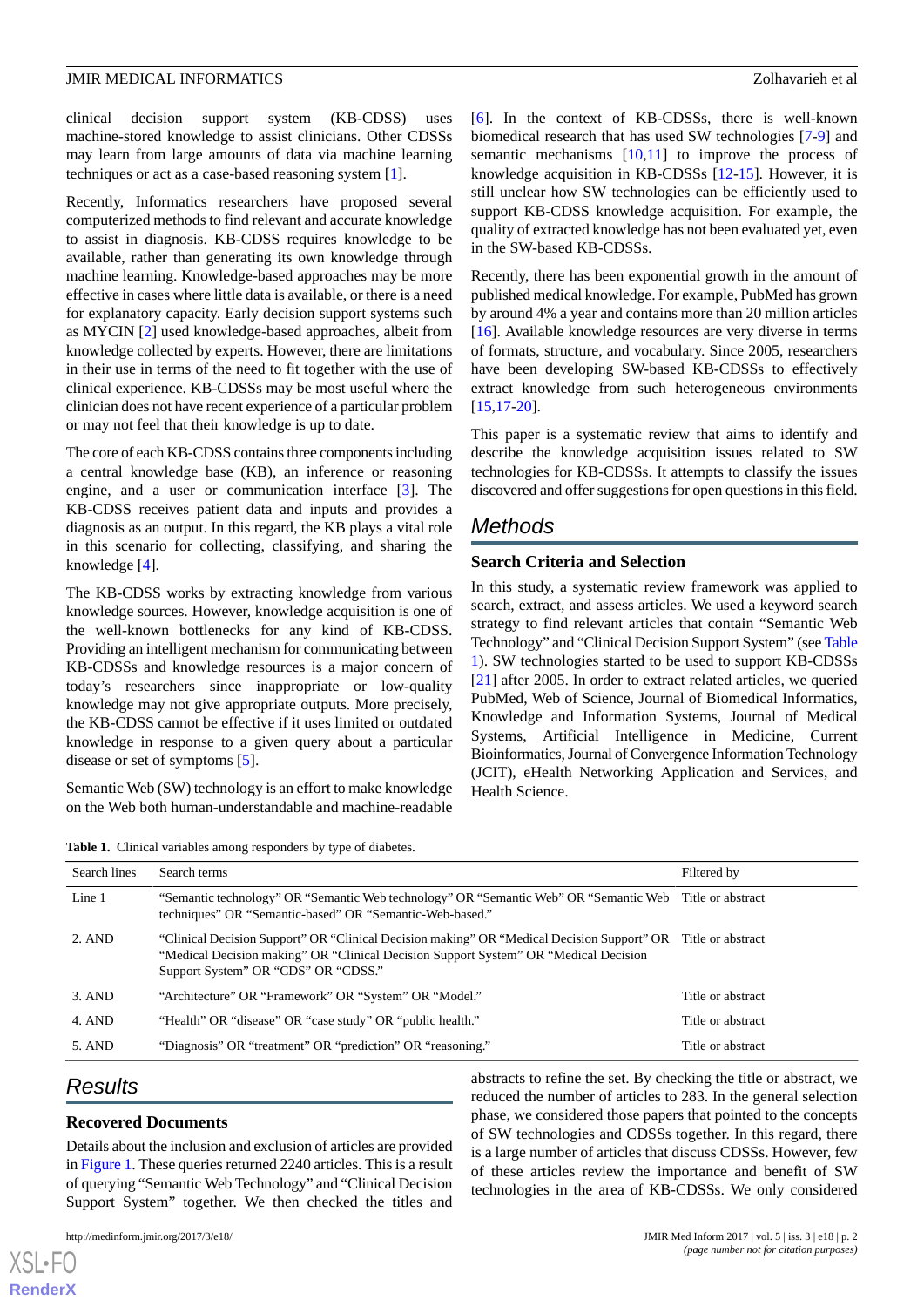papers that strongly focused on improving knowledge acquisition issues in the context of KB-CDSSs through applying SW technologies. We also excluded articles if they were not in the English language. Of the remaining 283 articles, 27 met the inclusion criteria.

#### **Overview**

To achieve a better understanding of knowledge acquisition issues that have been addressed using SW technologies, we categorized articles based on two main issues: (1) format and data heterogeneity and (2) lack of semantic analysis. In [Textboxes 1](#page-2-1) and [2,](#page-2-2) we describe the issues along with the number of papers that focus on the issues (n/N).

<span id="page-2-0"></span>



<span id="page-2-1"></span>Textbox 1. Format and data heterogeneity issues (18/27).

Format and data heterogeneity were divided into the following subcategories:

- Format heterogeneity: This issue comes from different ways of representing and storing the same data. Due to the inconsistency among data models, connecting different biomedical knowledge sources is not an easy task.
- <span id="page-2-2"></span>• Data heterogeneity: This issue refers to the redundant results for the same entry such as having multiple entries for the same data.
- Lack of data integration: This issue is related to the lack of having a unified model for combining data residing in different sources. In this regard, clinical health care systems need a unified model to share and reuse knowledge among each other.

#### **Textbox 2.** Lack of semantic analysis issues (9/27).

Lack of Semantic Analysis was divided into two subcategories:

- Weak semantic infrastructure: Lack of a semantic infrastructure, effectively shared understanding of meaning, reduces the value of results of queries from health care knowledge sources. Resource Description Framework (RDF) is a unified data model proposed by the Semantic Web community that is useful for remedying such an issue.
- Lack of semantic definitions: Without sufficient semantic definitions, knowledge-based clinical decision support systems are not able to interpret the meaning of extracted knowledge. Such knowledge is usually encoded in the ontology (ie, schema-level) which is the backbone of Semantic Web.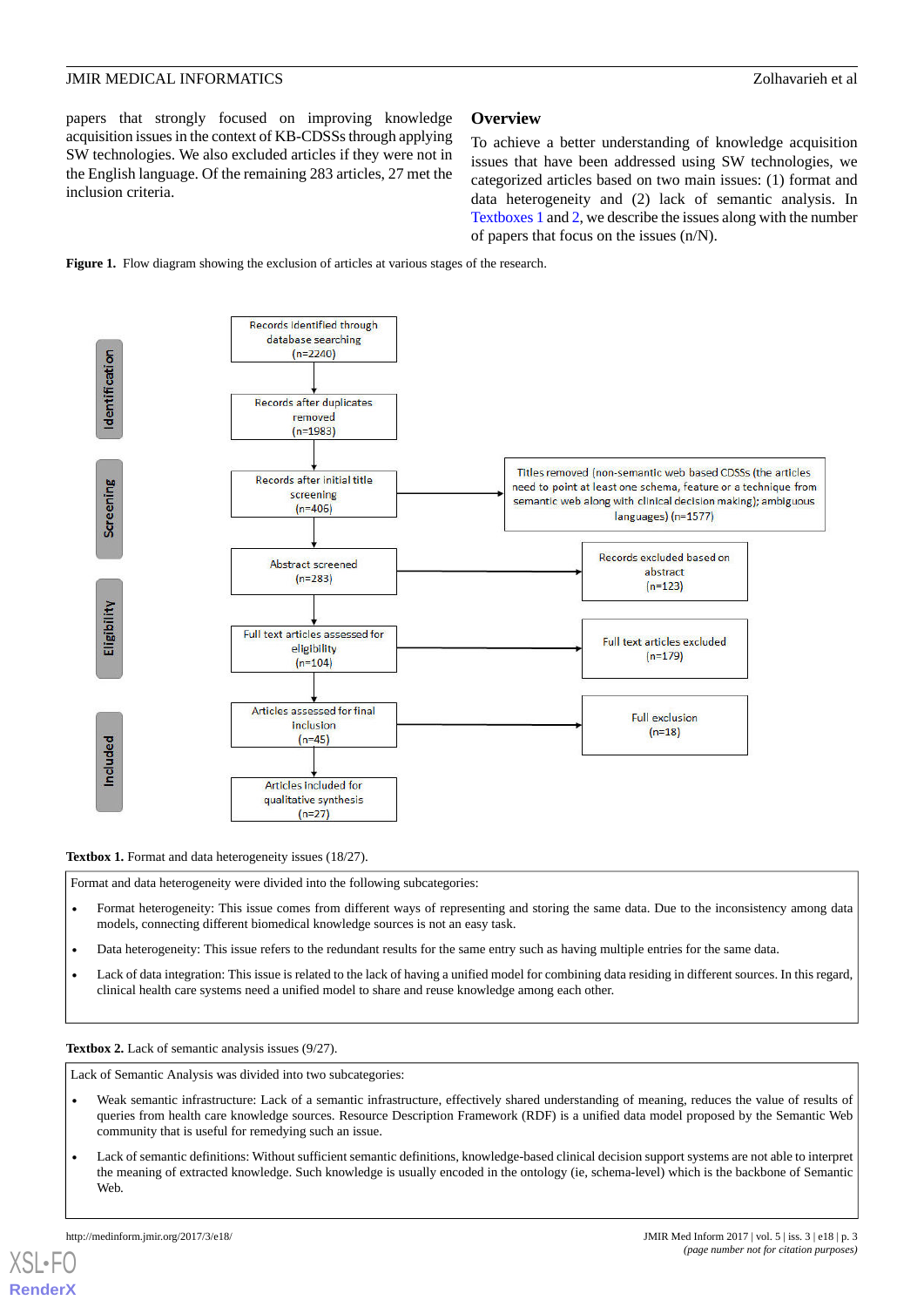This review discovered that the most important issue is related to format and data heterogeneity. [Figure 2](#page-3-0) depicts how using SW technologies helps to remedy the issues. SW technology is an efficient way to improve knowledge acquisition for several reasons such as providing an intelligent query processing mechanism rather than keyword-based answering process, providing an easy inference process, organizing the knowledge in conceptual domains, supporting consistency, facilitating knowledge extraction, supporting data integration as well as semantic interoperability, providing knowledge retrieval, and knowledge representation. In the following, we review the recent related work, which deal with SW technologies for remedying the knowledge acquisition of KB-CDSSs for the purpose of diagnosis.

<span id="page-3-0"></span>



#### **Format and Data Heterogeneity**

It is important to mention that the reviewed papers proposed two different types of frameworks to overcome the issues. These frameworks, which have been developed by utilizing SW technologies, are ontological-based structures and SW services. In this regard, SW technologies have been used to boost the process of knowledge acquisition in KB-CDSSs.

#### *Ontological-Based Structures*

By using emerging SW technologies such as Resource Description Framework (RDF), Web Ontology Language (OWL), and Semantic Web Rule Language (SWRL), researchers have started to utilize SW technologies to empower and facilitate the process of knowledge sharing among KB-CDSSs. An ontology is potentially very useful in SW as it identifies the relationships between concepts in a domain. One of the most popular approaches for reducing the problem of data and format heterogeneity of KB-CDSSs is therefore to use an ontological-based structure.

[[22\]](#page-8-16) addressed antimicrobial health problems and inappropriate antibiotic prescribing in the health care domain. In this study, an application-independent KB-CDSS model has been developed by using formal ontological methods. The method used some SW standardizations such as OWL and SWRL to evaluate the results through intrinsic and extrinsic evaluation studies. However, this study suffers from the lack of having an accurate evaluation mechanism. The results of the study were mostly gathered in a laboratory setting rather than a clinical setting.

[[23\]](#page-8-17) proposed an ontological-mediated decision support system for breast cancer by utilizing SW technologies to use data for the decision-making process. The benefit of using SW technologies in such systems is to integrate heterogeneous formats of knowledge sources together. It also helps to handle complex and large datasets in order to share and reuse

knowledge. Although the system is not scalable enough in a large clinical setting, it provides a flexible architecture.

Bio-DASH [\[24](#page-8-18)] is a SW-based prototype of a drug development dashboard. In this type of KB-CDSS, users use an RDF model to diagnose diseases, compounds, drug progression stages, molecular biology, and pathway knowledge. This system addressed the problem of sharing heterogeneous knowledge in the KB-CDSSs. To tackle this issue, the authors proposed a SW-based framework using RDF or OWL languages to describe objects and the relations between them. The framework supports data integration and user authorization. The proposed method suffers from the lack of having an appropriate platform for sharing and aggregating knowledge. High memory usage is another drawback of the proposed model.

A number of papers described a proposed clinical practitioner guideline (CPG) KB-CDSSs [\[1](#page-8-0)[,17](#page-8-13),[25](#page-8-19),[26\]](#page-9-0). The main idea behind these series of papers is to integrate different types of ontologies such as the domain ontology, CPG ontology, and patient ontology by developing a knowledge-centric system. This system, which has been developed for the community of Breast Cancer Follow-up (BCF), contains three main components including (1) paper-based BCF CPG computerization, (2) ontology development, and (3) executing BCF CPG in a logic-based engine. Technically, this structure helps to reduce the workload of the specialist cancer center. The simple and flexible usage of data publishing and integration along with user interaction are the advantages of using SW technology in these frameworks. However, the proposed system is quite generic and needs to be validated in different situations.

[[27\]](#page-9-1) offered an ontology-based approach for predicting the risk of hypertension and diabetes in KB-CDSSs. To this aim, the authors used ontologies for representing patient medical profile and improving an inference mechanism for clinical decision making.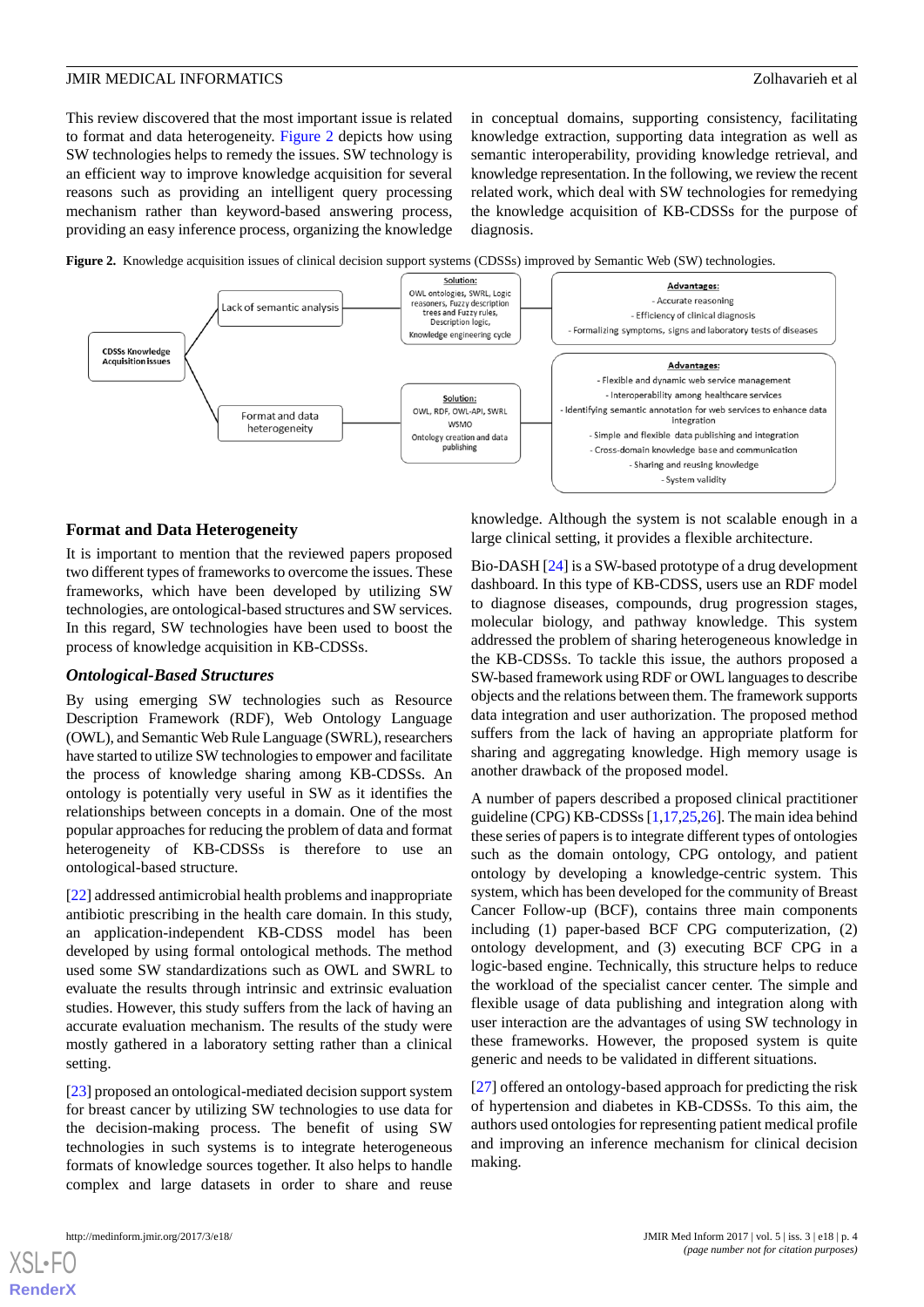[[28\]](#page-9-2) proposed a SW-based KB for clinical pharmacogenetics in order to manage data. The KB has been developed by utilizing SW standardizations such as RDF and OWL. The OWL ontology contains the details of drug product labels of pharmacogenomics information. The advantages of using SW technologies have been highlighted in this study. The ontological-based structure can increase the likelihood of successful long-term maintenance and growth of KB. They are also beneficial for handling an enormous amount of datasets and share and reuse ontological concepts.

The Cleveland clinic supported a project called Semantic-DB [[29\]](#page-9-3) that proposed a framework to collect, store, and reuse knowledge to support sufficiency, flexibility, and extensibility of different clinical data. The reliability of research results and the accuracy of quality metrics are the addressed issues in this paper. The proposed model contains three main components: (1) content repository, (2) query interface, and (3) data production. The results obtained by the method show that the system can guarantee the quality of care measurements. It has also reduced the duplicate efforts as well as imposing transparency to deduct errors in the reported data. For the future, this research needs to be improved from different aspects such as ontology alignment, maintaining semantic alignment, and improving performance.

Finally, [[30\]](#page-9-4) focused on answering the question of "how the SW tools such as ontologies and rules can be applied to connect the medical and oral health (M-OH) domains by developing a KB." The KB can be reused by the medical information systems for semantic interoperability and reasoning process. The system has been developed by utilizing OWL and SWRL rules. According to the results, effectiveness in reasoning, comprehensive cross-domain KB, and cross-domain communication are the strengths of the proposed system.

#### *Semantic Web (SW) Services*

COCOON glue [[21\]](#page-8-15) is an SW-based service to integrate complex eHealth services. It uses Web Service Modeling Ontology (WSMO) with an open source f-logic inference engine called Flora2 to run over an open source deductive database system. This system aims at reducing medical errors and developing an efficient Web service management system to publish, discover, and compose services. This system has two main advantages: (1) providing a clear separation between the ontologies and (2) preparing good performance. The major weakness of this study is related to the use of f-logic technique for defining similarity metrics. The f-logic is a set of predefined rules for making deductions. Basically, methods developed by f-logic technique are not scalable enough and cannot be applied on the large volume of data.

ARTEMIS [[31](#page-9-5)[,32](#page-9-6)] is a project supported by the European Commission based on the SW services using the OWL. The structure of this system is similar to COCOON. It aims to describe the semantics of Web service functionality. It also supports the semantic meaning of messages or documents exchanged through Web services. As previously mentioned, using SW technologies not only enables health care services to easily interact with each other but also helps to integrate data across the clinical Web service by using semantic annotations.

However, this system does not provide a secure platform for protecting data.

[[15\]](#page-8-11) addressed the interoperability problem in both the domain of data integration and heterogeneous systems. They proposed a SW-based service framework to tackle the problem and empower the semantic interoperability among health care systems.

Despite improving health care quality, sharing and extracting knowledge in a heterogeneous environment is the most popular limitation among KB-CDSSs. Therefore, [[33\]](#page-9-7) proposed a sharable KB-CDSS that meets this challenge. This system has a SW service framework to identify, access, and leverage independent and reusable knowledge modules located in the central KB. The knowledge modules are defined by the ontological model, terminologies, and representation formalisms to support sharable KB-CDSS. Their contributions consist of representing unified knowledge and patient data in heterogeneous domains, knowledge integration and data interoperation, and semantic development of sharable knowledge for automated knowledge acquisition. This system has been evaluated by two applications including model-level and application-level evaluation. The coherent knowledge representation is confirmed by model-level evaluation. The high accuracy and completeness is validated by application-level evaluation. These evaluations show this system is feasible and useful in providing sharable and reusable knowledge for the purpose of diagnosis in decision making. It is also offers time-saving benefits and cost effectiveness in comparison with the other KB-CDSSs. The system improves the maintainability and scalability of systems to contribute with the other KB-CDSS.

[[34\]](#page-9-8) suggested a SW-based framework to support reasoning to remedy diagnostic errors. The authors believe that diagnostic errors are derived from flawed reasoning, incomplete knowledge, faulty information discovery, and inappropriate decision making. This approach contains a case-based fuzzy cognitive mapping to support diagnosis. The framework also evaluates the clinical knowledge for decision making by using Bayesian belief networks. The reasoning methods for this framework used statistical approach to solve the diagnosis issues and enhance the efficiency of the system. The reasoning methods used in this approach are implemented by using the SW tools such as Notation 3 or RDF and Euler Sharp inference engine. The strength of this system is in handling approximate reasoning, incomplete information, control rules for clinical conditions, and patient profiling. This approach is in the first stages of development for implementation. It needs to be tested with larger datasets and allowing updating of the system by integrating new knowledge.

Another study proposed by [[35\]](#page-9-9) developed a multiagent framework called MAPP4MD to provide a privacy preserving mechanism for clinical data in a heterogeneous environment. In this study, each agent utilizes ontologies and SW technologies to apply reasoning for a privacy-preserving algorithm. This approach supports data integration and sharing among agents in the various environments for knowledge discovery. The evaluations of this system show that the distributed multiagent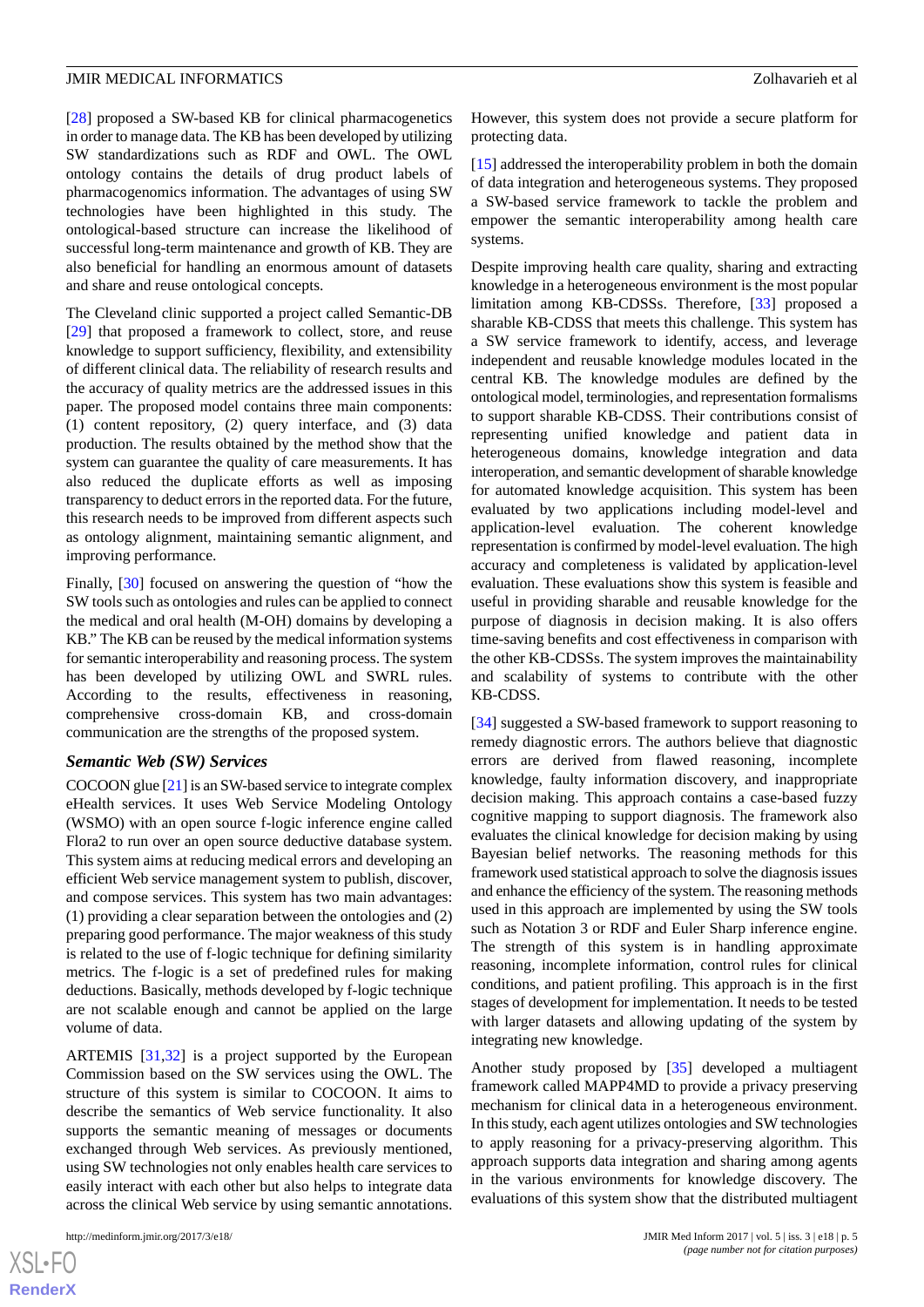framework is flexible. One of the benefits of this approach is to improve data sharing for medical research, population-level analysis, and evaluation of population-level in health care activities. Although this framework works fine in the limited datasets, it needs to be checked in the larger datasets to show its scalability.

[[36\]](#page-9-10) addressed the problem of standalone KB-CDSS and having a universal KB-CDSS. The authors developed a semiautomated approach to discover, select, and compose KB-CDSSs available as Web services. The proposed system is at the elementary level and needs to be implemented and validated. The lack of identifying formalized semantics attached to the services is an obvious challenge for this research.

#### **Lack of Semantic Analysis**

The reviewed papers in this section have proposed two SW frameworks to improve the lack of semantic analysis. They consist of knowledge engineering technique and logic reasoning structure. The main goal of these papers is to improve knowledge acquisition process in the KB-CDSSs by utilizing SW technologies.

#### *Knowledge Engineering Technique*

Many of the non–SW-based KB-CDSSs suffer from the lack of automatic analysis systems. This issue can be addressed by using SW technologies. A knowledge engineering approach was taken in [[37,](#page-9-11)[38](#page-9-12)] for detecting Alzheimer's disease to help physicians to detect it in the early stages by using multidisciplinary knowledge and reasoning over the underlying KBs. In this paper, researchers used ontologies (eg, MIND ontology, Semantic Web applications in neuromedicine [SWAN] ontology, and systematized nomenclature of medicine-clinical terms [SNOMED-CT]). Although this project needs to be tested on the larger ontological domains, the authors improved the accuracy of results for further decision-making processes. In 2012, the system improved for discovering new knowledge and generating new rules for clinical decision making [[39,](#page-9-13)[40](#page-9-14)]. It is important to mention that physicians take advantage of this system to help patients discover relevant knowledge for Alzheimer's disease diagnosis. This KB-CDSS not only works in the Alzheimer's disease domain but also supports the other domains such as cancer.

The authors in 2013 [[40\]](#page-9-14) proposed a more generic software architecture called S-KB-CDSS to solve some of the challenges of KB-CDSSs. They improved the system by adding new tasks to the system such as diagnosis, prognosis, treatment, evolution, and prevention. It helps the system to integrate and reutilize clinical workflow of KB-CDSSs. They mentioned that discovering new knowledge methods in a previous study was implicit and that they want to solve other challenges of KB-CDSSs. They mentioned that because of the nature of a system that is based on knowledge model provided by a team of domain experts, classical validation is not possible in this stage. Therefore, they assumed that the system is correct. They validated their system by comparing system decisions with end-user decisions.

In another paper, [\[41](#page-9-15)] developed a model for semantic enhancement of KB-CDSS by using knowledge engineering

technique to express the domain of knowledge and the patient data in a unified model. The architectures included four different phases: (1) knowledge acquisition, (2) knowledge representation, (3) knowledge application, and (4) knowledge evaluation. The main motivations for developing such architectures were to handle multidisciplinary and heterogeneous platforms. The authors claimed that their system was useful because it could reduce the reduplication of data in the KB. However, it needed to support experience based reasoning, as well as bridge the gap between semantic health care KB and existing knowledge representation model.

Another knowledge engineering approach that aims to improve the performance of KB-CDSS was proposed by [\[42](#page-9-16)]. This approach answers queries by integrating deterministic and plausible knowledge from heterogeneous environments. Researchers in this study used SW technologies to leverage reasoning and extend the coverage of a medical KB. Extending the coverage of medical KB, by considering potential correlations between decisional attributes is useful, especially when KB-CDSSs need to have complete knowledge for decision making.

There is some rationale for using SW technologies in this approach, such as data management, description logic (DL)–based inferring methods, and the opportunity to support plausible reasoning. Moreover, using ontology inference and conceptual similarity check, improves the accuracy of reasoning in the system. The result of the system evaluation shows that this multi strategy approach improves knowledge coverage of clinical KB and helps to have better diagnostic process for complex diseases. In addition, inferred knowledge can be used in future decision making.

#### *Logic Reasoning Structure*

[[43\]](#page-9-17) proposed a knowledge-based preoperative decision support system to assist health professionals in secondary care in the preoperative assessment of patient before elective surgery. In this system, the authors applied SW technologies such as OWL and logic reasoning to develop an automatic analysis system. The system attaches patient information to the medical context. However, the collected information from patients is still a kind of "coarse-grained" information and needs to be transformed into a "fine-grained" model.

[[44\]](#page-9-18) proposed a personalized treatment flow without user intervention. The method was developed by using fuzzy decision tree, fuzzy rules, and SWRL. The advantages of such systems are to provide a user-friendly environment to improve memory performance and to reduce the time on patient care. The scalability of the proposed model is still under investigation.

SeDelo [\[45](#page-9-19)] suggested a computer-aided diagnostic system to help experts and nonexperts to recommend the clinical diagnosis. In this study, the authors developed a KB-CDSS by utilizing SW technologies and description logics to diagnose diseases by using symptoms, signs, and laboratory tests. This system is more efficient and accurate in decision-making processes compared with previous systems proposed by the same authors. Although this method achieves a better result in terms of the

 $XS$ -FO **[RenderX](http://www.renderx.com/)**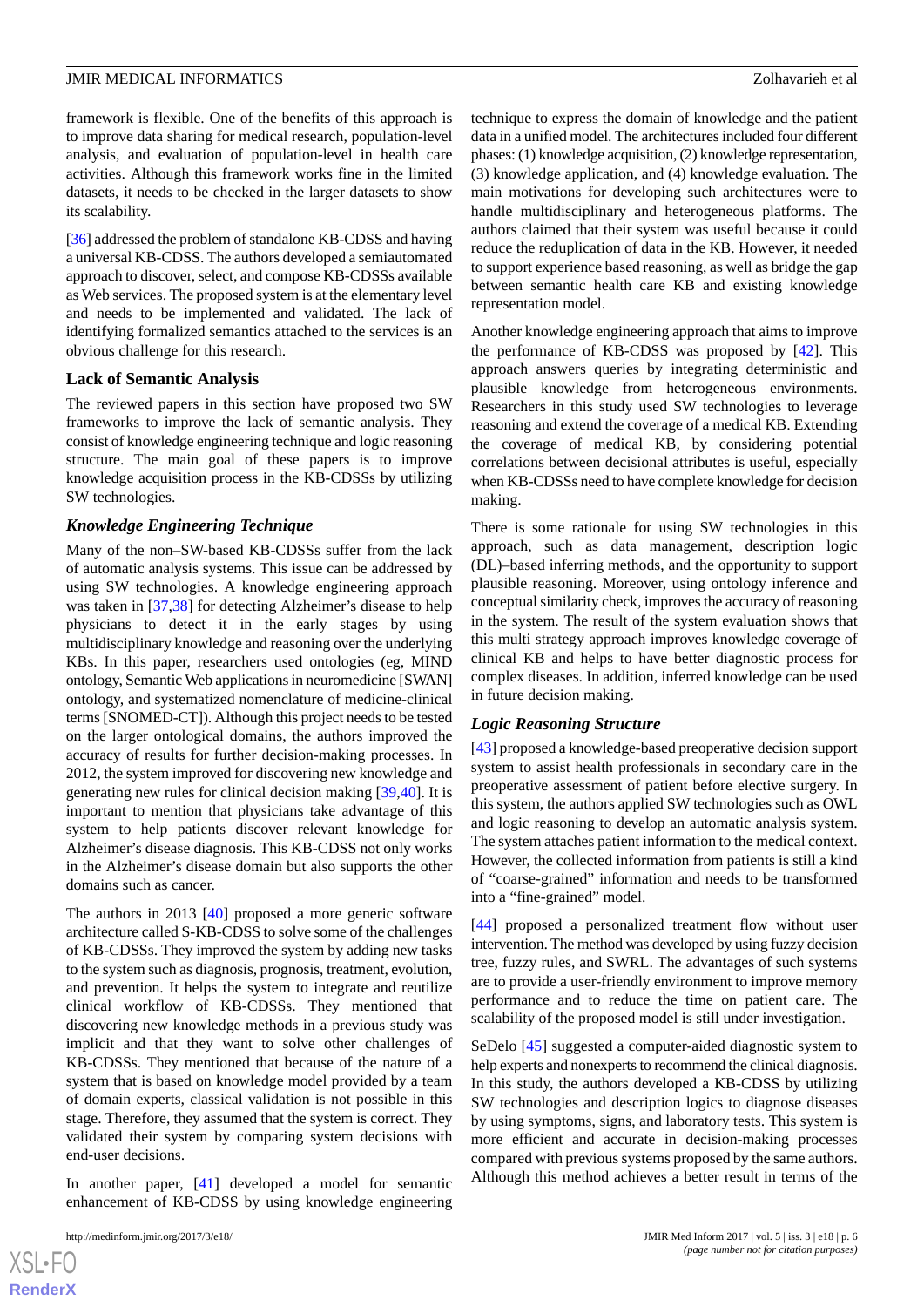accuracy of the system, it is still not scalable enough and needs to be developed for the rule description process.

# *Discussion*

### **Principal Findings**

SW technology and its applications are useful since in principle they can deal with data from multiple sources and facilitate machine-machine communication. The SW is an effort to make knowledge on the Web both human-understandable and machine-readable. There is no need to provide a database schema for sharing data since it has its own universal data structure and can be used among knowledge sources. SW technologies and their features such as semantic interoperability, knowledge integration, and knowledge reusing to upgrade and transform old applications into modern and intelligent models [46].

<span id="page-6-0"></span>In order to make well-informed decisions, health care applications need to be able to discover knowledge among many heterogeneous KBs. Having diverse data models and formats lead researchers to use SW technologies to facilitate data integration processes. SW technologies allow researchers to

analyze incompatible biological descriptions in one unified format. For example, using SW technologies helps to mesh datasets about protein-protein interaction to reveal obscure correlations that could help identify promising medications [7].

In the context of KB-CDSSs, different issues have been improved by utilizing SW technologies such knowledge acquisition and data collection, and data integration of clinical systems. In this paper, we have reviewed and highlighted the issues of knowledge acquisition improved by SW technologies. The review shows some of the potential approaches of SW technology in supporting KB-CDSSs.

# **A Proposed Model for Semantic Web (SW) Use in Knowledge-Based Clinical Decision Support System (KB-CDSS)**

To discuss how the knowledge can be discovered and updated with the SW technologies, we have proposed a knowledge broker framework to apply in a KB-CDSS [\[47](#page-9-20)]. In this framework, we focus on assessing clinical knowledge and delivering high-quality knowledge for a KB-CDSS. The overall framework is shown in [Figure 3](#page-6-0). The proposed model contains five major parts.

**Figure 3.** A proposed model for using Semantic Web (SW) in knowledge acquisition for knowledge-based clinical decision support system (KB-CDSS).



#### *Knowledge Discovery*

After receiving a query, the knowledge broker will check the existing knowledge in its repository to find a related result. If the knowledge exists in the repository, the system will deliver the knowledge immediately, if it does not exist, the new knowledge will be extracted from electronic knowledge resources (especially PubMed) based on query characteristics.

[XSL](http://www.w3.org/Style/XSL)•FO **[RenderX](http://www.renderx.com/)**

Note that in the system, there is a knowledge repository, which records all of the extracted knowledge with a knowledge quality indicator. The knowledge quality indicator can support relevancy, currency, and accuracy of knowledge to use in decision making. The knowledge repository will check the quality of knowledge regularly to provide high quality knowledge every time. If the knowledge needs updating, the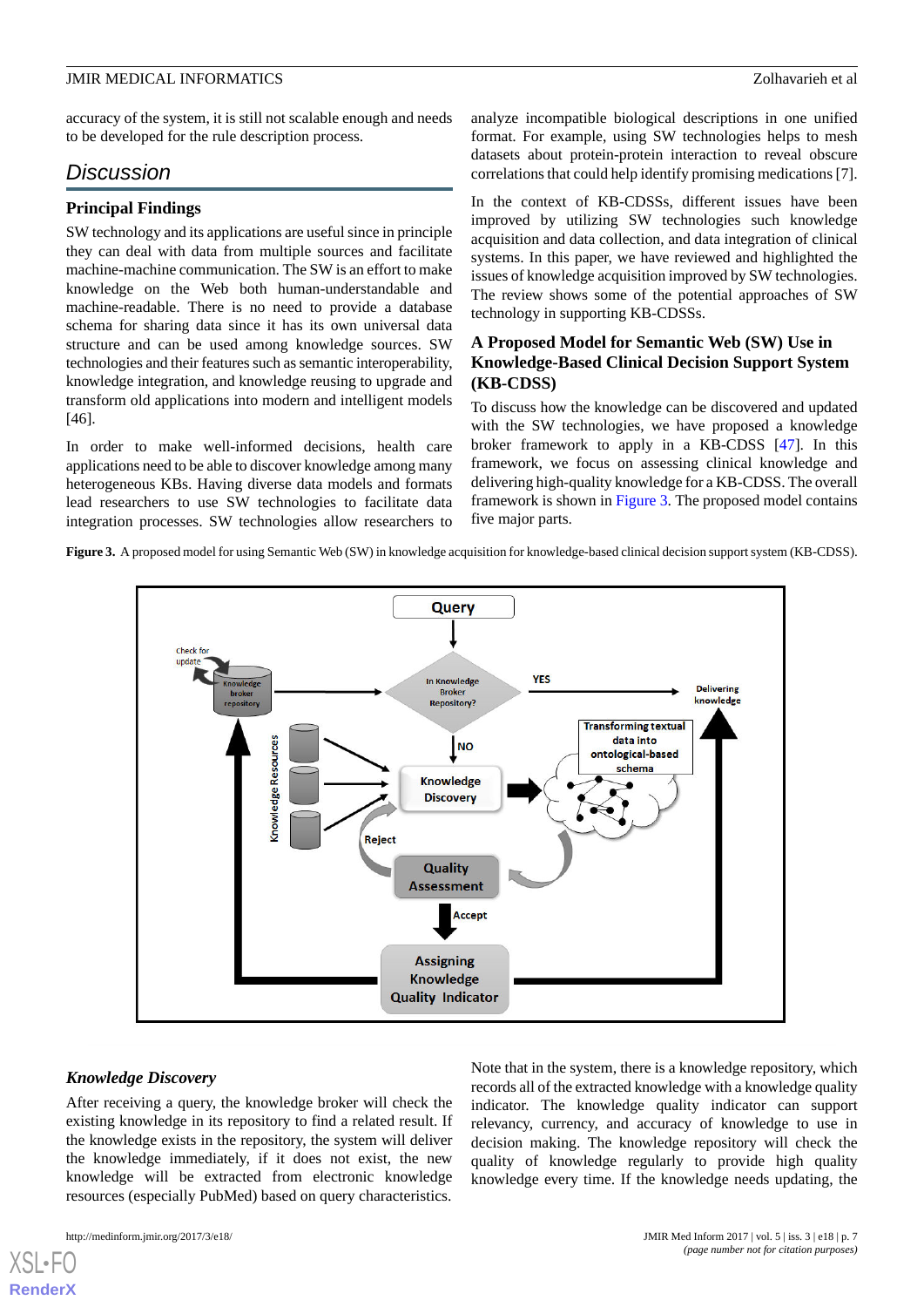knowledge broker improves the knowledge and sends it back to the repository.

We assume that all of the knowledge that we have used is of the OWL or Semantic format.

### *Constructing Knowledge*

In this step, the extracted knowledge will be converted to the ontology format and annotated by other information to enrich the knowledge. To achieve this, Protégé Ontology editor has been utilized. In the knowledge discovery step, the knowledge broker may extract several items of knowledge that are useful. Therefore, we may use their information to annotate the extracted knowledge. The output will be an enriched knowledge for the system.

#### *Quality Assessment*

This step is related to checking the quality of the knowledge to ensure it is useful for decision making. We may use different metrics to check the quality of knowledge.

#### *Assigning Knowledge Quality Indicator (KQI)*

In this step, a knowledge quality indicator will be assigned to the knowledge item to show how much knowledge is qualified. The knowledge quality indicator (KQI) can support the approval for knowledge quality. It will be more useful to have a knowledge quality indicator when reusing the knowledge in the future.

# *Updating Knowledge Repository and Delivering Knowledge*

Finally, the high quality knowledge will be sent to the knowledge repository to be used again. It will deliver to the KB-CDSS for decision making respectively.

## **Limitations and Future Directions**

Although SW technologies improve the problem of knowledge acquisition in KB-CDSSs, there are still some issues that have not been considered yet. For example, in the context of KB-CDSSs, most existing methods do not properly evaluate the quality of extracted knowledge. Here the question is how to make sure that the knowledge used by KB-CDSSs is reliable.

Conventional search engines cannot evaluate whether the knowledge is accurate, reliable, and relevant in the case of comorbidities. Inappropriate knowledge can have negative effects on the decision-making process. Therefore, there is a need to propose new methods to check the quality of extracted knowledge using SW technologies for KB-CDSSs.

There are also some limitations in applying SW technologies to systems such as KB-CDSSs. Apart from using and managing personal data and knowledge, the privacy issues around using SW could be a significant problem in such systems, primarly because everything that is published online will be shared using

SW technologies. Another issue that can be problematic for applying SW technologies can be resouce requirements to support complete features of SW. The SW technology may need some specific resources to work; however, some of them may not exist in the current environment. There is still a very long way to go before the SW dream becomes true and changes the information society and the information economy. SW technologies aim to convert syntactical structure to semantical structure. They also aim to facilitate the process of retrieving information to delegating tasks. In this regard, health informatic experts need to make efforts to utilize SW technologies in the body of CDSSs.

In addition, we have identified a number of still-open questions: (1) Are KB-CDSS approaches more effective than machine learning systems, or should they be combined with them? (2) How can the quality of knowledge discovered by a SW approach be evaluated? (3) Is it possible or even desirable to use an SW approach to automatically update KB-CDSSs? and (4) Should knowledge sources conform to a particular standard in order to support SW-based knowledge acquisition, and would this justify the overhead associated with such work?

#### **Conclusions**

The rise of precision medicine is also a key driver in the need to identify both knowledge and data from heterogeneous sources [[48,](#page-10-0)[49\]](#page-10-1). The aim of this systematic review paper is to highlight the importance of using SW technologies for improving the knowledge acquisition issues in the context of KB-CDSSs. In this paper, the potential for using SW technology has been described. We have categorized the recent knowledge acquisition issues of KB-CDSSs improved by SW technologies into 2 main groups including format and data heterogeneity and lack of semantic analysis. In this regard, we have reviewed the recent related work in this context to highlight the necessity of using SW technologies in the body of current KB-CDSSs.

As discussed previously, the existing health care search engines (ie, PubMed and Clinical Trials) do not comprehensively extract and identify high quality knowledge for serving in the KB-CDSSs. The ever-growing amount of clinical knowledge makes the process of extracting high quality knowledge increasingly difficult. None of the reviewed papers have addressed the issue of quality assessment for KB-CDSSs. For future work, we aim to develop an automatic system to measure, extract, and rate the high quality knowledge for KB-CDSSs [[47\]](#page-9-20). Such a system should be able to support knowledge brokers to extract and rate knowledge from multiple heterogeneous sources (ie, PubMed and other sources) to keep KB-CDSSs current and provide optimal decision making. There is also the possibility of integrating such systems with a precision medicine–based approach [\[49](#page-10-1)] to allow a KB-CDSS to discover appropriate cases and outcomes that may need to be included in rule revision.

## **Conflicts of Interest**

None declared.

**References**

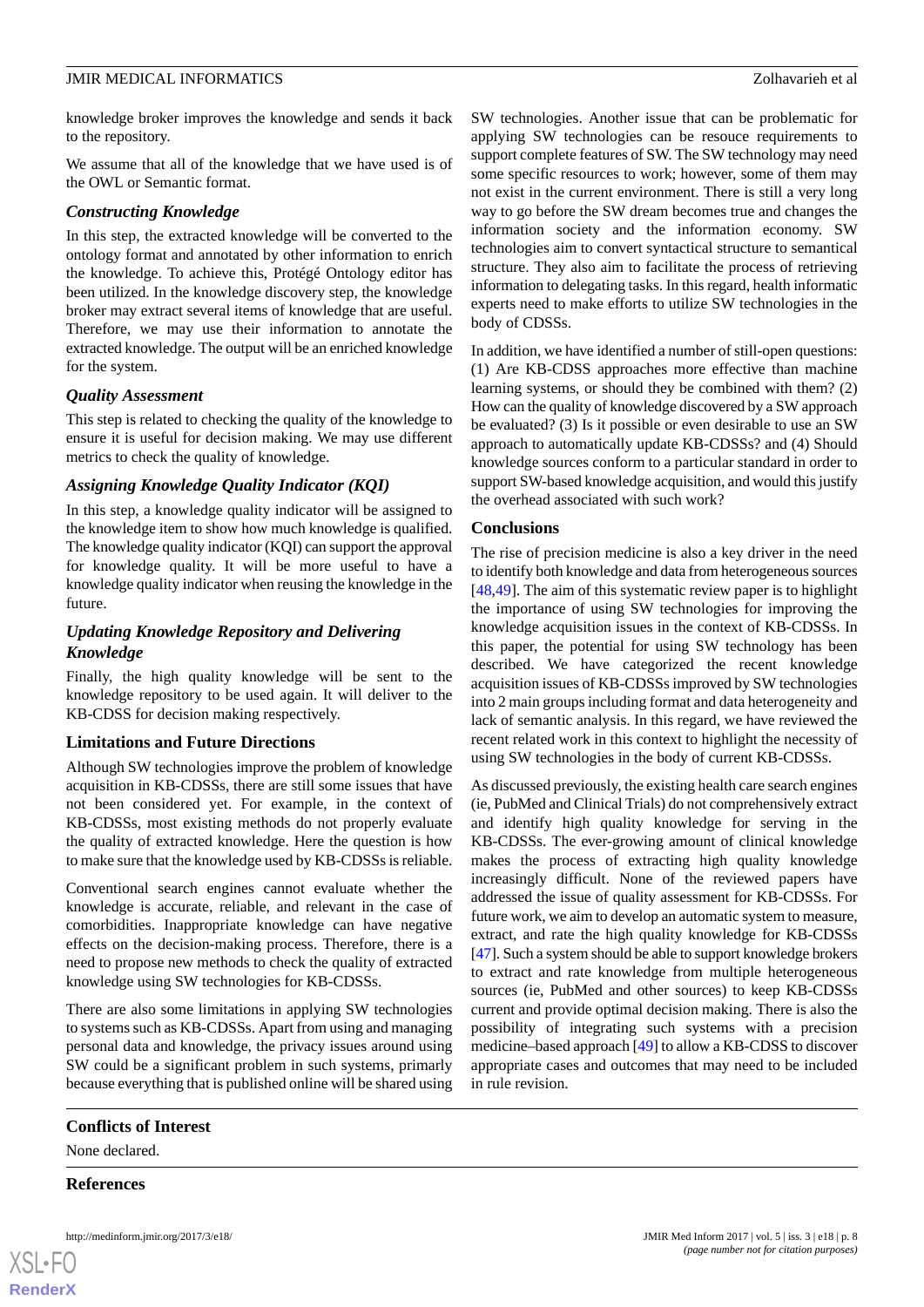- <span id="page-8-0"></span>1. Hussain S, Abidi SSR. Integrating healthcare knowledge artifacts for clinical decision support: towards semantic web based healthcare knowledge morphing. In: Artificial Intelligence in Medicine. Berlin: Springer-Verlag; 2009:171-175.
- <span id="page-8-2"></span><span id="page-8-1"></span>2. Shortliffe E, editor. Computer-based medical consultations: MYCIN. New York: Elsevier; 1976.
- 3. O'Kane T, O'Donoghue J, Gallagher J, Aftab A, Casey A, Angove P, et al. MEWS to e-MEWS: From a paper-based to an electronic clinical decision support system. In: Proceedings of the 4th European Conference on Information Management and Evaluation. 2010 Presented at: ECIME; 2010; Portugal p. 301.
- <span id="page-8-4"></span><span id="page-8-3"></span>4. Leuf B. The semantic web: crafting infrastructure for agency. Chichester, West Sussex, England: John Wiley & Sons Ltd; 2006.
- <span id="page-8-5"></span>5. von Michalik K, Kwiatkowska M, Kielan K. Application of knowledge-engineering methods in medical knowledge management. In: Fuzziness and Medicine: Philosophical Reflections and Application Systems in Health Care. Berlin, Heidelberg: Springer-Verlag; 2013:205-214.
- <span id="page-8-6"></span>6. Brüggemann S, d'Amato C, editors. Collaboration and the Semantic Web: Social Networks, Knowledge Networks and Knowledge Resources. Hershey, PA: Information Science Reference; 2012.
- 7. Feigenbaum L, Herman I, Hongsermeier T, Neumann E, Stephens S. The semantic web in action. Sci Am 2007 Dec;297(6):64-71. [Medline: [18237102](http://www.ncbi.nlm.nih.gov/entrez/query.fcgi?cmd=Retrieve&db=PubMed&list_uids=18237102&dopt=Abstract)]
- <span id="page-8-7"></span>8. Wroe C. Is semantic web technology ready for healthcare? 2006 Presented at: 3rd Annual European Semantic Web Conference (ESWC'06); 2006; Budva, Montenegro.
- <span id="page-8-8"></span>9. Tao C, Jiang G, Oniki TA, Freimuth RR, Zhu Q, Sharma D, et al. A semantic-web oriented representation of the clinical element model for secondary use of electronic health records data. J Am Med Inform Assoc 2013 May 01;20(3):554-562 [[FREE Full text](http://europepmc.org/abstract/MED/23268487)] [doi: [10.1136/amiajnl-2012-001326](http://dx.doi.org/10.1136/amiajnl-2012-001326)] [Medline: [23268487](http://www.ncbi.nlm.nih.gov/entrez/query.fcgi?cmd=Retrieve&db=PubMed&list_uids=23268487&dopt=Abstract)]
- <span id="page-8-10"></span><span id="page-8-9"></span>10. Al-Mubaid H, Nguyen H. Measuring semantic similarity between biomedical concepts within multiple ontologies. IEEE Transactions on Systems, Man, and Cybernetics, Part C (Applications and Reviews) 2009 Jul;39(4):389-398.
- 11. Al-Mubaid H, Nguyen HA. A cluster-based approach for semantic similarity in the biomedical domain. Conf Proc IEEE Eng Med Biol Soc 2006;1:2713-2717. [doi: [10.1109/IEMBS.2006.259235](http://dx.doi.org/10.1109/IEMBS.2006.259235)] [Medline: [17946134](http://www.ncbi.nlm.nih.gov/entrez/query.fcgi?cmd=Retrieve&db=PubMed&list_uids=17946134&dopt=Abstract)]
- 12. Schulz S, Martínez-Costa C. How Ontologies Can Improve Semantic Interoperability in Health Care. In: Process Support and Knowledge Representation in Health Care. Lecture Notes in Computer Science. Cham: Springer; 2013:1-10.
- <span id="page-8-11"></span>13. Blomqvist E. The use of Semantic Web technologies for decision support- a survey. Semant Web 2014;5(3):177-201.
- 14. Pathak J, Kiefer RC, Chute CG. Using semantic web technologies for cohort identification from electronic health records for clinical research. AMIA Jt Summits Transl Sci Proc 2012;2012:10-19 [[FREE Full text](http://europepmc.org/abstract/MED/22779040)] [Medline: [22779040](http://www.ncbi.nlm.nih.gov/entrez/query.fcgi?cmd=Retrieve&db=PubMed&list_uids=22779040&dopt=Abstract)]
- <span id="page-8-13"></span><span id="page-8-12"></span>15. Sonsilphong S, Archint N. Semantic Interoperability for data integration framework using semantic web services and rule-based inference: A case study in healthcare domain. Journal of Convergence Information Technology (JCIT) 2013 Feb;8(3):150-159.
- 16. Lu Z. PubMed and beyond: a survey of web tools for searching biomedical literature. Database (Oxford) 2011 Jan 18;2011:baq036 [\[FREE Full text\]](http://europepmc.org/abstract/MED/21245076) [doi: [10.1093/database/baq036\]](http://dx.doi.org/10.1093/database/baq036) [Medline: [21245076\]](http://www.ncbi.nlm.nih.gov/entrez/query.fcgi?cmd=Retrieve&db=PubMed&list_uids=21245076&dopt=Abstract)
- 17. Hussain S, Abidi S, Abidi S. Semantic web framework for knowledge-centric clinical decision support systems. In: AIME '07 Proceedings of the 11th conference on Artificial Intelligence in Medicine.: Springer-Verlag; 2007 Presented at: Artificial Intelligence in Medicine; July 2007; Amsterdam, The Netherlands p. 451-455. [doi: [10.1007/978-3-540-73599-1\\_60\]](http://dx.doi.org/10.1007/978-3-540-73599-1_60)
- <span id="page-8-14"></span>18. Wright A, Sittig DF. SANDS: a service-oriented architecture for clinical decision support in a National Health Information Network. J Biomed Inform 2008 Dec;41(6):962-981. [Medline: [18434256](http://www.ncbi.nlm.nih.gov/entrez/query.fcgi?cmd=Retrieve&db=PubMed&list_uids=18434256&dopt=Abstract)]
- <span id="page-8-15"></span>19. Dixon BE, Simonaitis L, Goldberg HS, Paterno MD, Schaeffer M, Hongsermeier T, et al. A pilot study of distributed knowledge management and clinical decision support in the cloud. Artif Intell Med 2013 Sep;59(1):45-53. [doi: [10.1016/j.artmed.2013.03.004](http://dx.doi.org/10.1016/j.artmed.2013.03.004)] [Medline: [23545327](http://www.ncbi.nlm.nih.gov/entrez/query.fcgi?cmd=Retrieve&db=PubMed&list_uids=23545327&dopt=Abstract)]
- <span id="page-8-16"></span>20. Minutolo A, Esposito M, De Pietro G. A pattern-based knowledge editing system for building clinical Decision Support Systems. Knowledge-Based Systems 2012 Nov;35:120-131.
- <span id="page-8-17"></span>21. Valle ED, Cerizza D. COCOON glue: a prototype of WSMO discovery engine for the healthcare field. In: Proceedings of the WIW 2005 Workshop on WSMO Implementations. 2005 Presented at: 2nd WSMO Implementation Workshop; July 2005; Innsbruck, Austria.
- <span id="page-8-18"></span>22. Bright TJ, Yoko Furuya E, Kuperman GJ, Cimino JJ, Bakken S. Development and evaluation of an ontology for guiding appropriate antibiotic prescribing. J Biomed Inform 2012 Feb;45(1):120-128 [\[FREE Full text\]](https://linkinghub.elsevier.com/retrieve/pii/S1532-0464(11)00167-5) [doi: [10.1016/j.jbi.2011.10.001\]](http://dx.doi.org/10.1016/j.jbi.2011.10.001) [Medline: [22019377](http://www.ncbi.nlm.nih.gov/entrez/query.fcgi?cmd=Retrieve&db=PubMed&list_uids=22019377&dopt=Abstract)]
- <span id="page-8-19"></span>23. Dasmahapatra S, Dupplaw D, Hu B, Lewis P, Shadbolt N. Ontology-mediated distributed decision support for breast cancer. Berlin: Springer; 2005 Presented at: 10th Conference on Artificial Intelligence in Medicine; 23-27 July; Aberdeen, UK p. 221-225.
- 24. Neumann EK, Quan D. BioDash: a Semantic Web dashboard for drug development. Pac Symp Biocomput 2006:176-187. [Medline: [17094238](http://www.ncbi.nlm.nih.gov/entrez/query.fcgi?cmd=Retrieve&db=PubMed&list_uids=17094238&dopt=Abstract)]
- 25. Abidi SR, Abidi SS, Hussain S, Shepherd M. Ontology-based modeling of clinical practice guidelines: a clinical decision support system for breast cancer follow-up interventions at primary care settings. Stud Health Technol Inform 2007;129(Pt 2):845-849. [Medline: [17911835\]](http://www.ncbi.nlm.nih.gov/entrez/query.fcgi?cmd=Retrieve&db=PubMed&list_uids=17911835&dopt=Abstract)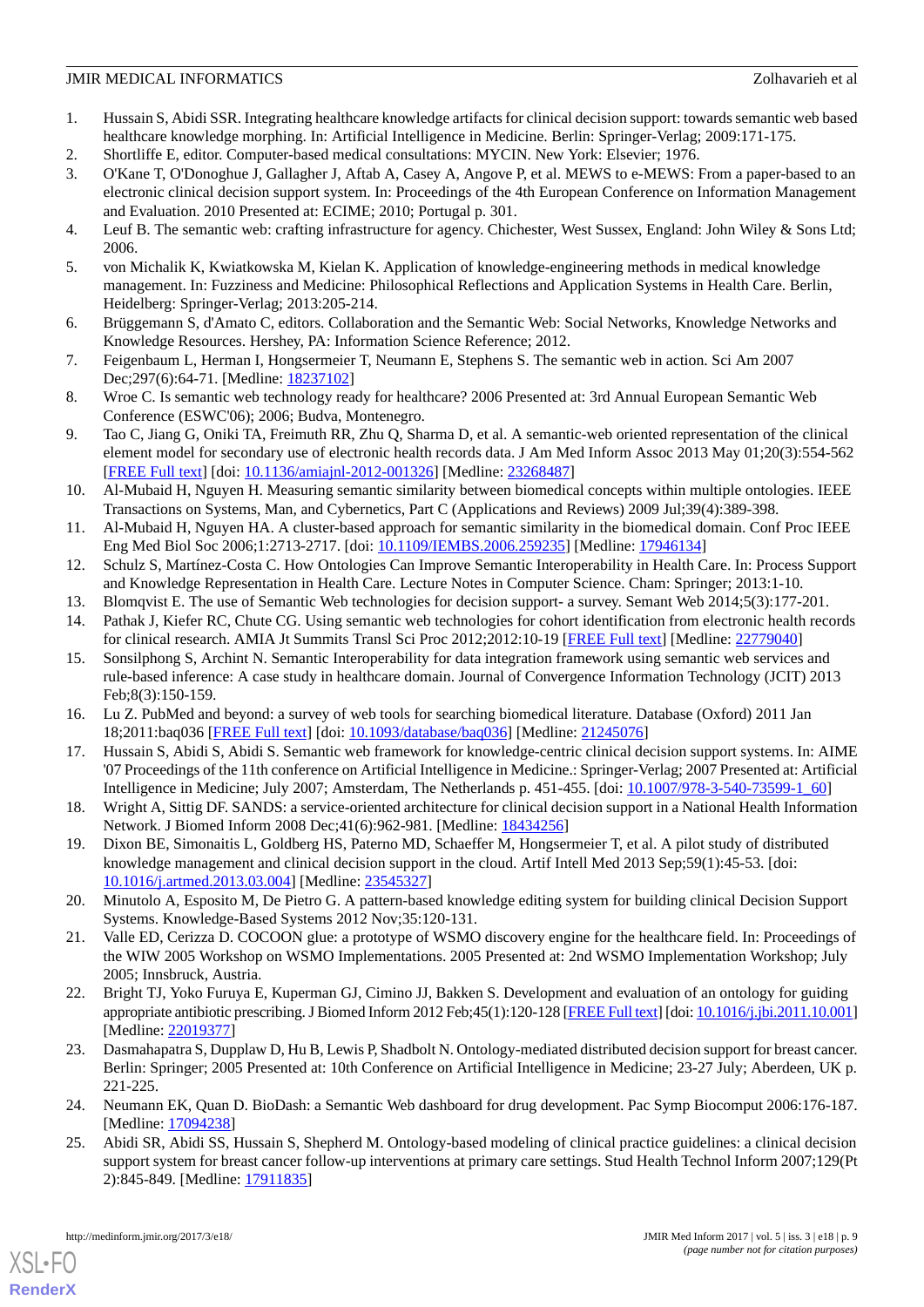- <span id="page-9-0"></span>26. Jafarpour B, Abidi SR, Abidi SSR. Exploiting OWL reasoning services to execute ontologically-modeled clinical practice guidelines. In: Proceedings of the 13th conference on Artificial intelligence in medicine.: Springer; 2011 Presented at: Conference on Artificial Intelligence in Medicine; 2-6 July 2011; Bled, Slovenia p. 307-311.
- <span id="page-9-1"></span>27. Sherimon PC, Vinu PV, Krishnan R, Takroni Y. Ontology Based System Architecture to Predict the Risk of Hypertension in Related Diseases. International Journal of Information Processing and Management 2013 Jun;4(4):44-50. [doi: [10.4156/ijipm\]](http://dx.doi.org/10.4156/ijipm)
- <span id="page-9-2"></span>28. Samwald M, Freimuth R, Luciano JS, Lin S, Powers RL, Marshall MS, et al. An RDF/OWL knowledge base for query answering and decision support in clinical pharmacogenetics. Stud Health Technol Inform 2013;192:539-542 [\[FREE Full](http://europepmc.org/abstract/MED/23920613) [text](http://europepmc.org/abstract/MED/23920613)] [Medline: [23920613](http://www.ncbi.nlm.nih.gov/entrez/query.fcgi?cmd=Retrieve&db=PubMed&list_uids=23920613&dopt=Abstract)]
- <span id="page-9-4"></span><span id="page-9-3"></span>29. Pierce CD, Booth D, Ogbuji C, Deaton C, Blackstone E, Lenat D. SemanticDB: a semantic web infrastructure for clinical research and quality reporting. Curr. Bioinform 2012;7(3):267-277.
- <span id="page-9-5"></span>30. Shah T, Rabhi F, Ray P, Taylor K. CoRR. 2013. Enhancing automated decision support across medical and oral health domains with semantic web technologies URL:<http://mo.bf.rmit.edu.au/acis2013/382.pdf> [accessed 2017-06-22] [\[WebCite](http://www.webcitation.org/

                                6rPLXJ9sG) [Cache ID 6rPLXJ9sG](http://www.webcitation.org/

                                6rPLXJ9sG)]
- <span id="page-9-6"></span>31. Bicer V, Laleci GB, Dogac A, Kabak Y. Artemis message exchange frameworkmantic interoperability of exchanged messages in the healthcare domain. ACM Sigmod Record 2005 Sep;34(3):71-76.
- <span id="page-9-7"></span>32. Dogac A, Laleci GB, Kirbas S, Kabak Y, Sinir SS, Yildiz A, et al. Artemis: deploying semantically enriched web services in the healthcare domain. Information Systems 2006;31(4-5):321-339.
- <span id="page-9-8"></span>33. Zhang YF, Gou L, Tian Y, Li TC, Zhang M, Li JS. Design and Development of a Sharable Clinical Decision Support System Based on a Semantic Web Service Framework. J Med Syst 2016 May;40(5):118. [Medline: [27002818](http://www.ncbi.nlm.nih.gov/entrez/query.fcgi?cmd=Retrieve&db=PubMed&list_uids=27002818&dopt=Abstract)]
- <span id="page-9-9"></span>34. Douali N, Csaba H, De Roo J, Papageorgiou EI, Jaulent MC. Diagnosis support system based on clinical guidelines: comparison between case-based fuzzy cognitive maps and Bayesian networks. Comput Methods Programs Biomed 2014;113(1):133-143. [doi: [10.1016/j.cmpb.2013.09.012](http://dx.doi.org/10.1016/j.cmpb.2013.09.012)] [Medline: [24599907](http://www.ncbi.nlm.nih.gov/entrez/query.fcgi?cmd=Retrieve&db=PubMed&list_uids=24599907&dopt=Abstract)]
- <span id="page-9-10"></span>35. Wimmer H, Yoon V, Sugumaran V. A multi-agent system to support evidence based medicine and clinical decision making via data sharing and data privacy. Decis Support Syst 2016 Aug;88:51-66.
- <span id="page-9-11"></span>36. Hederman L, Khan H. ResearchGate. 2015. A Universal Clinical Decision Support System using semantic web services URL: [https://www.researchgate.net/profile/Lucy\\_Hederman/publication/](https://www.researchgate.net/profile/Lucy_Hederman/publication/268293066_A_Universal_Clinical_Decision_Support_System_using_semantic_web_services/links/54ff3bcc0cf2eaf210b82c95.pdf) 268293066 A\_Universal\_Clinical\_Decision\_Support\_System\_using\_semantic\_web\_services/links/ [54ff3bcc0cf2eaf210b82c95.pdf](https://www.researchgate.net/profile/Lucy_Hederman/publication/268293066_A_Universal_Clinical_Decision_Support_System_using_semantic_web_services/links/54ff3bcc0cf2eaf210b82c95.pdf) [accessed 2017-06-11] [\[WebCite Cache ID 6r9VbmHXv\]](http://www.webcitation.org/

                                6r9VbmHXv)
- <span id="page-9-12"></span>37. Sanchez E, Toro C, Carrasco E, Bonachela P, Parra C, Bueno G, et al. A Knowledge-based Clinical Decision Support System for the diagnosis of Alzheimer Disease. In: e-Health Networking Applications and Services (Healthcom). 2011 Presented at: 13th IEEE International conference on e-Health Networking Applications and Services (Healthcom); 2011 June; Columbia, MO, USA p. 351-357.
- <span id="page-9-13"></span>38. Sanchez E, Toro C, Carrasco E, Bueno G, Parra C, Bonachela P, et al. An architecture for the semantic enhancement of clinical decision support systems. In: Knowlege-Based and Intelligent Information and Engineering Systems. Berlin, Heidelberg: Springer; 2011:611-620.
- <span id="page-9-15"></span><span id="page-9-14"></span>39. Toro C, Sanchez E, Carrasco E, Mancilla-Amaya L, Sanín C, Szczerbicki E, et al. Using set of experience knowledge structure to extend a rule set of clinical decision support system for Alzheimer's disease diagnosis. Cybernet. Syst 2012;43(2):81-95.
- <span id="page-9-16"></span>40. Sanchez E, Toro C, Artetxe A, Graña M, Sanin C, Szczerbicki E, et al. Bridging challenges of clinical decision support systems with a semantic approach:A case study on breast cancer. Pattern Recogn. Lett 2013 Oct 15;34(14):1758-1768.
- 41. Zhang YF, Tian Y, Zhou TS, Araki K, Li JS. Integrating HL7 RIM and ontology for unified knowledge and data representation in clinical decision support systems. Comput Methods Programs Biomed 2016 Jan;123:94-108. [doi: [10.1016/j.cmpb.2015.09.020](http://dx.doi.org/10.1016/j.cmpb.2015.09.020)] [Medline: [26474836](http://www.ncbi.nlm.nih.gov/entrez/query.fcgi?cmd=Retrieve&db=PubMed&list_uids=26474836&dopt=Abstract)]
- <span id="page-9-18"></span><span id="page-9-17"></span>42. Mohammadhassanzadeh H, Van Woensel W, Abidi SR, Abidi SSR. A semantic web-based approach to plausible reasoning for improving clinical knowledge engineering. In: Biomedical and Health Informatics (BHI). 2016 Presented at: IEEE-EMBS International Conference on Biomedical and Health Informatics (BHI); 24-27 Feb. 2016; Las Vegas, NV, USA. [doi: [10.1109/BHI.2016.7455950](http://dx.doi.org/10.1109/BHI.2016.7455950)]
- <span id="page-9-19"></span>43. Bouamrane MM, Rector A, Hurrell M. Using OWL ontologies for adaptive patient information modelling and preoperative clinical decision support. Knowl Inf Syst 2011 Nov;29(2):405-418.
- <span id="page-9-20"></span>44. Muthuraman T, Sankaran G. A framework for personalized decision support system for the healthcare application. Health Science Journal 2014;8(2):262-273.
- 45. Rodríguez-González A, Labra-Gayo JE, Colomo-Palacios R, Mayer MA, Gómez-Berbís JM, García-Crespo A. SeDeLo: using semantics and description logics to support aided clinical diagnosis. J Med Syst 2012 Aug;36(4):2471-2481. [doi: [10.1007/s10916-011-9714-1\]](http://dx.doi.org/10.1007/s10916-011-9714-1) [Medline: [21537850](http://www.ncbi.nlm.nih.gov/entrez/query.fcgi?cmd=Retrieve&db=PubMed&list_uids=21537850&dopt=Abstract)]
- 46. Lozano-Rubí R, Pastor X, Lozano E. OWLing clinical data repositories with the ontology web language. JMIR Med Inform 2014;2(2):e14. [Medline: [25599697](http://www.ncbi.nlm.nih.gov/entrez/query.fcgi?cmd=Retrieve&db=PubMed&list_uids=25599697&dopt=Abstract)]
- 47. Zolhavarieh S, Parry D. A model of knowledge quality assessment in clinical decision support system. 2015 Presented at: 14th Annual HiNZ conference; 2015; Christchurch, New Zealand.